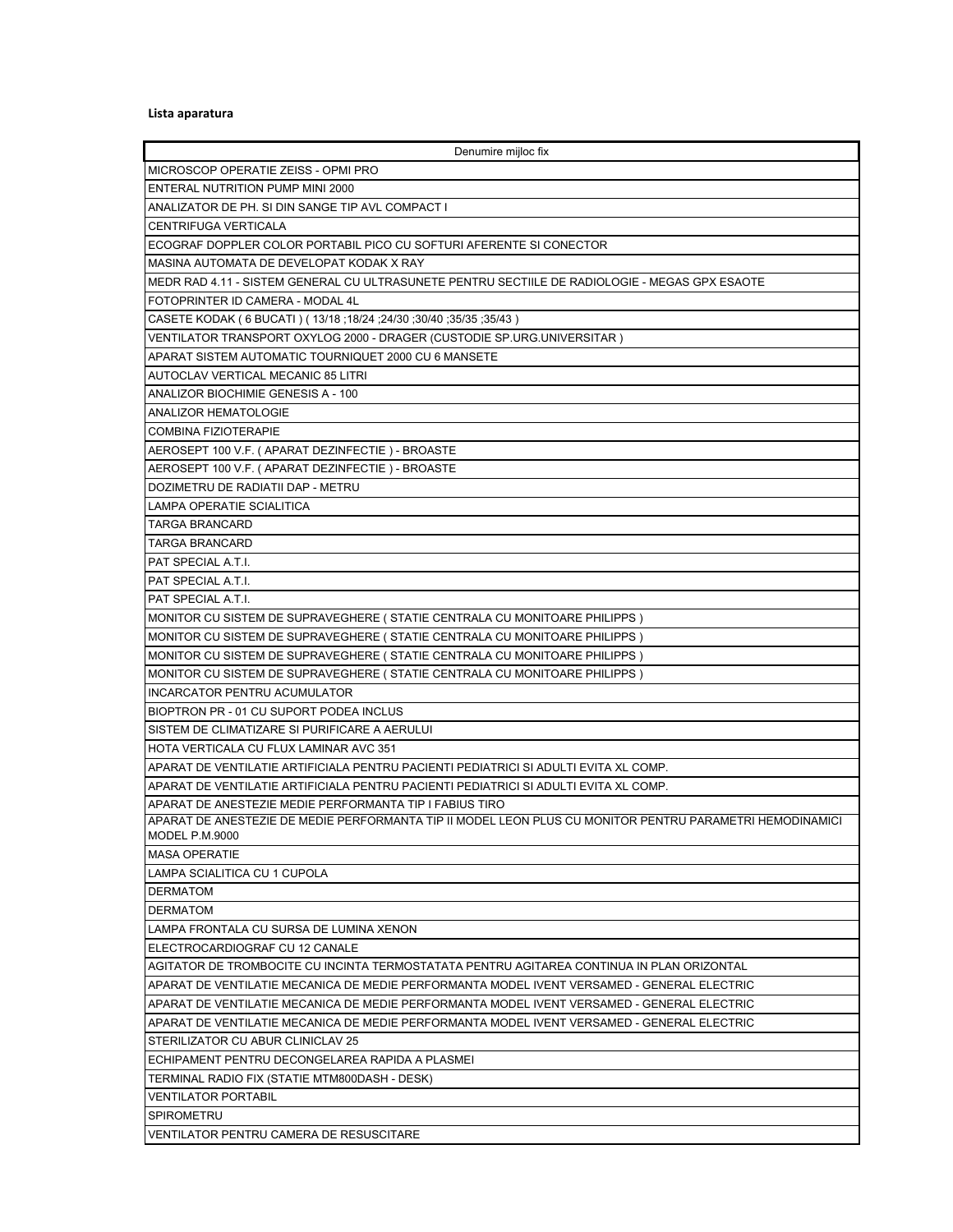| E.C.G.                                                                                 |
|----------------------------------------------------------------------------------------|
| MONITOR (E.K.G.:CO2SaO2TENSIUNE ARTERIALA INVAZIVA / NONINVAZIVA TEMPERATURA CENTRALA) |
| MONITOR (E.K.G.SaO2TENSIUNE ARTERIALA NONINVAZIVA)                                     |
| DISPOZITIV MEDICAL DE TRIAJ                                                            |
| DEFIBRILATOR CU MONITOR                                                                |
| LARINGOSCOP CU SET DE LAME                                                             |
| ASPIRATOR DE SECRETII PORTABIL                                                         |
| ECOGRAF DOPPLER - FUKUDA                                                               |
| POMPA VOLUMETRICA PENTRU INJECTII                                                      |
| POMPA VOLUMETRICA PENTRU INJECTII                                                      |
| POMPA VOLUMETRICA PENTRU INJECTII                                                      |
| ANALIZOR PENTRU ELECTROLITI                                                            |
| DISPOZITIV DE TITRARE A TROPONINELOR                                                   |
| LAMPA MOBILA DE EXAMINARE                                                              |
| PAT RADIOTRANSPARENT PENTRU TRANSFER RESUSCITARE SI TERAPIE INTANSIVA                  |
| PAT RADIOTRANSPARENT PENTRU TRANSFER RESUSCITARE SI TERAPIE INTANSIVA                  |
| PAT RADIOTRANSPARENT PENTRU TRANSFER RESUSCITARE SI TERAPIE INTANSIVA                  |
| PAT RADIOTRANSPARENT HIDRAULIC PENTRU TRANSPORT SI EXAMINARE                           |
| PAT RADIOTRANSPARENT HIDRAULIC PENTRU TRANSPORT SI EXAMINARE                           |
| CARUCIOR PENTRU INSTRUMENTAR SI MEDICAMENTE                                            |
| CARUCIOR PENTRU INSTRUMENTAR SI MEDICAMENTE                                            |
| CARUCIOR PENTRU INSTRUMENTAR SI MEDICAMENTE                                            |
| SCAUN CU ROTI PENTRU TRANSPORTUL PACIENTILOR IN SPITAL                                 |
| SCAUN CU ROTI PENTRU TRANSPORTUL PACIENTILOR IN SPITAL                                 |
| PATURA INCALZITA CU AER CALD                                                           |
| <b>NEGATOSCOP</b>                                                                      |
| HOTA DE CENTRU CU FILTRE TIP                                                           |
| MASINA CURATAT CARTOFI 70Kg/H                                                          |
| ELECTRODERMATOM                                                                        |
| <b>MONITOR PACIENT-SE 351</b>                                                          |
| ARAGAZ CU PLACA SOLIDA, 40 OCHIURI SI CUPTOR TIP DG4SMFA7                              |
| <b>MONITOR PACIENT-SE 351</b>                                                          |
| APARAT DOPPLER SONOMATE 300 CU SONDA DE 10 SI 8 MH2                                    |
| ASPIRATOR CHIRURGICAL HOSPIVAC CA-MI ITALIA                                            |
| <b>DERMATOM</b>                                                                        |
| PAT SPITAL C 110095 FAZZINI                                                            |
| PAT SPITAL C 110095 FAZZINI                                                            |
| PAT SPITAL C 110095 FAZZINI                                                            |
| PAT SPITAL C 110095 FAZZINI                                                            |
| PAT SPITAL C 110095 FAZZINI                                                            |
| PAT SPITAL C 110095 FAZZINI                                                            |
| APARAT VENTILATIE INDEL. DRAGER TIP EVITA 2-CU ACCESORII                               |
| BISTURIU ELECTRIC - ERBE TIP TCC 200                                                   |
| <b>DERMATOM</b>                                                                        |
| <b>MASA CONSULTATIE</b>                                                                |
|                                                                                        |
| <b>MASA CONSULTATIE</b>                                                                |
| <b>MASA CONSULTATIE</b>                                                                |
| <b>BANCA DE PIELE</b>                                                                  |
| APARAT MICROS 45 OT8B - ENGLISH / MICOT B08 NUA 2                                      |
| APARAT ANESTEZIE DRAEGER TIP JULIAN                                                    |
| COMPRESOR AER DRAGER TIP MAC 200                                                       |
| STERILIZATOR CU ABUR GETINGE - MODEL GE 336 C                                          |
| DEBURIZATOR APA - MODEL PRINCESS MIDI                                                  |
| MONITOR HEMODINAMIC DRAEGER TIP VITARA PENTRU APARATANESTEZIE JULIAN                   |
| FIBRINTIMER (COAGULOMETRU) DADE BERINGBFT II                                           |
| PULSOXIMETRU CU SENZOR DE DEGET - ADULTI                                               |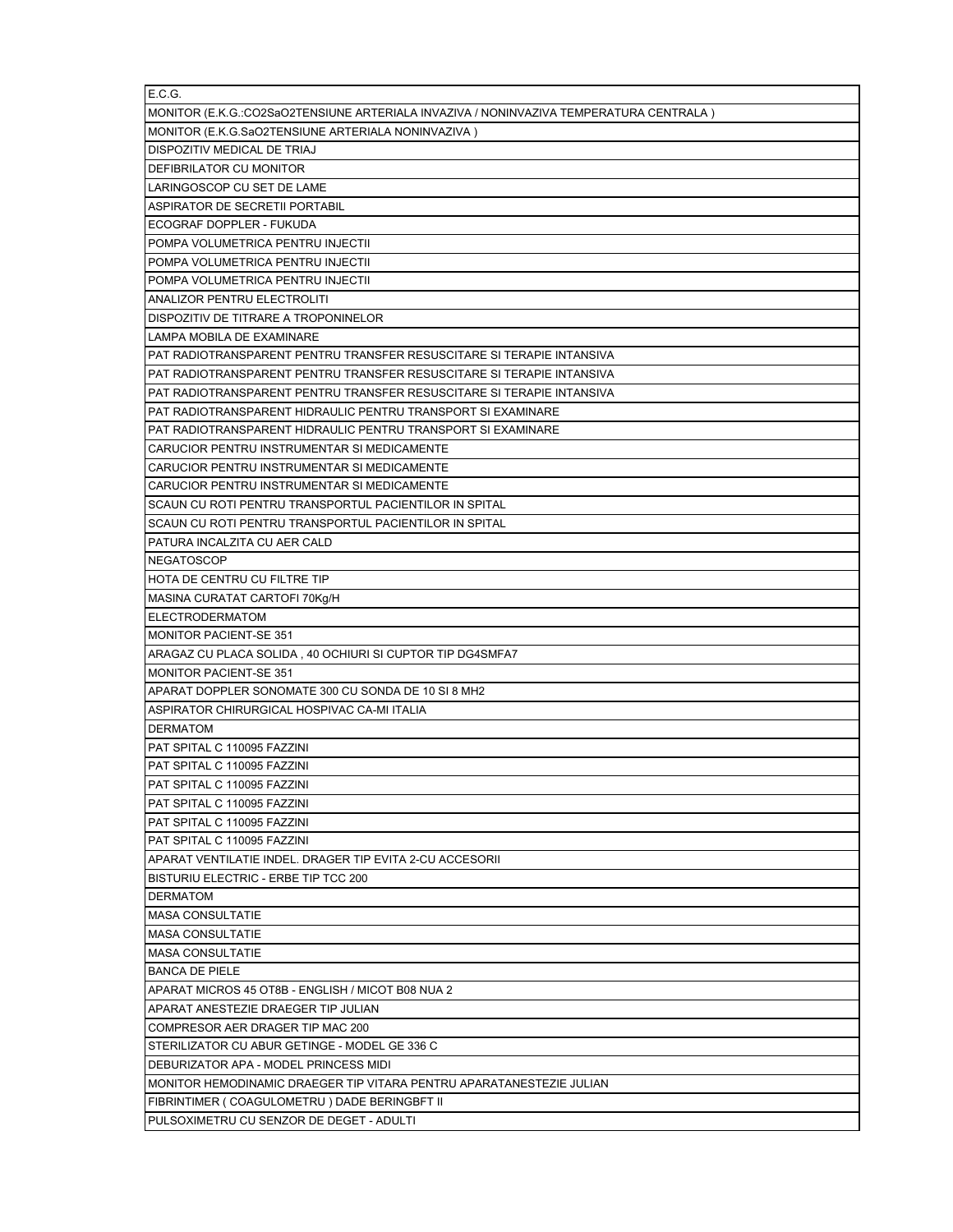| ASPIRATOR CHIRURGICAL - VICTORIA THORAX                                     |
|-----------------------------------------------------------------------------|
| VAPORIZATOR HALOTHANE - DRAGER                                              |
| SKIN GRAFT MESHER - BA 720 CU ACCESORII                                     |
| APARAT ADM 08 (HEMODIALIZA)                                                 |
| APARAT CHIRURGICAL LASER MARTIN MCO 50                                      |
| VENTILATOR PARTIAL INDEPENDENT - DRAGER SAVINA IP. ADULT PEDIATRIC          |
| VENTILATOR PARTIAL INDEPENDENT - DRAGER SAVINA IP. ADULT PEDIATRIC          |
| APARAT ANESTEZIE PARTIAL INDEPENDENT - DRAGER FABIUS                        |
| APARAT ANESTEZIE HIGH PERFORM. - DRAGER JULIAN                              |
| POLYMOBIL - TIP PLUS - SIEMENS - MOBIL X RAY                                |
| MONITOR INDEPENDENT DE PAT CU ACCES - SLM                                   |
| MONITOR INDEPENDENT DE PAT CU ACCES - SLM                                   |
| STIMULATOR CARDIAC CU 1 CAMERA                                              |
| STIMULATOR CARDIAC CU 1 CAMERA                                              |
| MICROSCOP OPERATII - SIEMENS (ZZEIS)                                        |
| POMPA INFUZIE RAPIDA                                                        |
| POMPA INFUZIE RAPIDA                                                        |
| INSTALATIE DRYSTAR 3000 AGFA                                                |
| APARAT TELEDIAGNOSTIC - PHILLIPS - DSI                                      |
| DEFIBRILATOR MANUAL - CODEMASTER XL + DEFRIBILATOR AGILENT                  |
| APARAT E.C.G. - ELECTROCARDIOGRAF E.C.G. PAGEWRITER 100 CARDIOGRAPH AGILENT |
| MONITOR PACIENT ULTRAVIEW 1700 - SPACE LABS                                 |
| MONITOR PACIENT ULTRAVIEW 1700 - SPACE LABS                                 |
| VENTILATOR TERAPIE INTENSIVA EVITA 4 DRAGER IP. ADULT / PEDIATRIC           |
| MASA DE OPERATIE AMSCO 3085 ST. STERIS CORP                                 |
| MASA DE OPERATIE AMSCO 3085 ST. STERIS CORP                                 |
| UNITATE MOBILA PENTRU ASPIRATIE - SUCTIE ST.80 ESCHMANN BROS                |
| UNITATE MOBILA PENTRU ASPIRATIE - SUCTIE ST.80 ESCHMANN BROS                |
| UNITATE PENTRU ELECTROCHIRURGIE FORCE 2-8 PCH.- VALEYLAB                    |
| UNITATE PENTRU ELECTROCHIRURGIE FORCE 2-8 PCH.- VALEYLAB                    |
| DISPOZITIV DE SIGILARE INSTRUMENTE INAINTE DE STERILIZARE - MELAG           |
| ECHIPAMENT ULTRASONIC DE CURATARE INSTRUMENTE - ELMA                        |
| MODUL STERILIZARE JUDETEAN (MIC)                                            |
| BAZIN COMPACT CHIRURGIE DE SPALARE CU 2 CHIUVETE SI APA STERILA             |
| BAZIN COMPACT CHIRURGIE DE SPALARE CU 2 CHIUVETE SI APA STERILA             |
| LAMPA DE OPERATIE DR. MACH                                                  |
| LAMPA DE OPERATIE DR. MACH                                                  |
| TRUSA OSTEOSINTEZA MANA                                                     |
| NASAL INSTRUMENTS SET                                                       |
| <b>RHINOPLASTY SET</b>                                                      |
| <b>MAMMOPLASTY SET</b>                                                      |
| OTOPLASTY SET                                                               |
| MICROSURGERY SET FOR PLASTIC SURGERY                                        |
| <b>GEANTA DE URGENTA - CU DEFIMONITOR</b>                                   |
| <b>INFUSION PUMP</b>                                                        |
| <b>INFUSION PUMP</b>                                                        |
| <b>INFUSION PUMP</b>                                                        |
| <b>INFUSION PUMP</b>                                                        |
|                                                                             |
| <b>SYRINGE PUMP</b>                                                         |
| <b>SYRINGE PUMP</b>                                                         |
| <b>SYRINGE PUMP</b>                                                         |
| <b>SYRINGE PUMP</b>                                                         |
| <b>SYRINGE PUMP</b>                                                         |
| <b>SYRINGE PUMP</b>                                                         |
| <b>SYRINGE PUMP</b>                                                         |
| <b>SYRINGE PUMP</b>                                                         |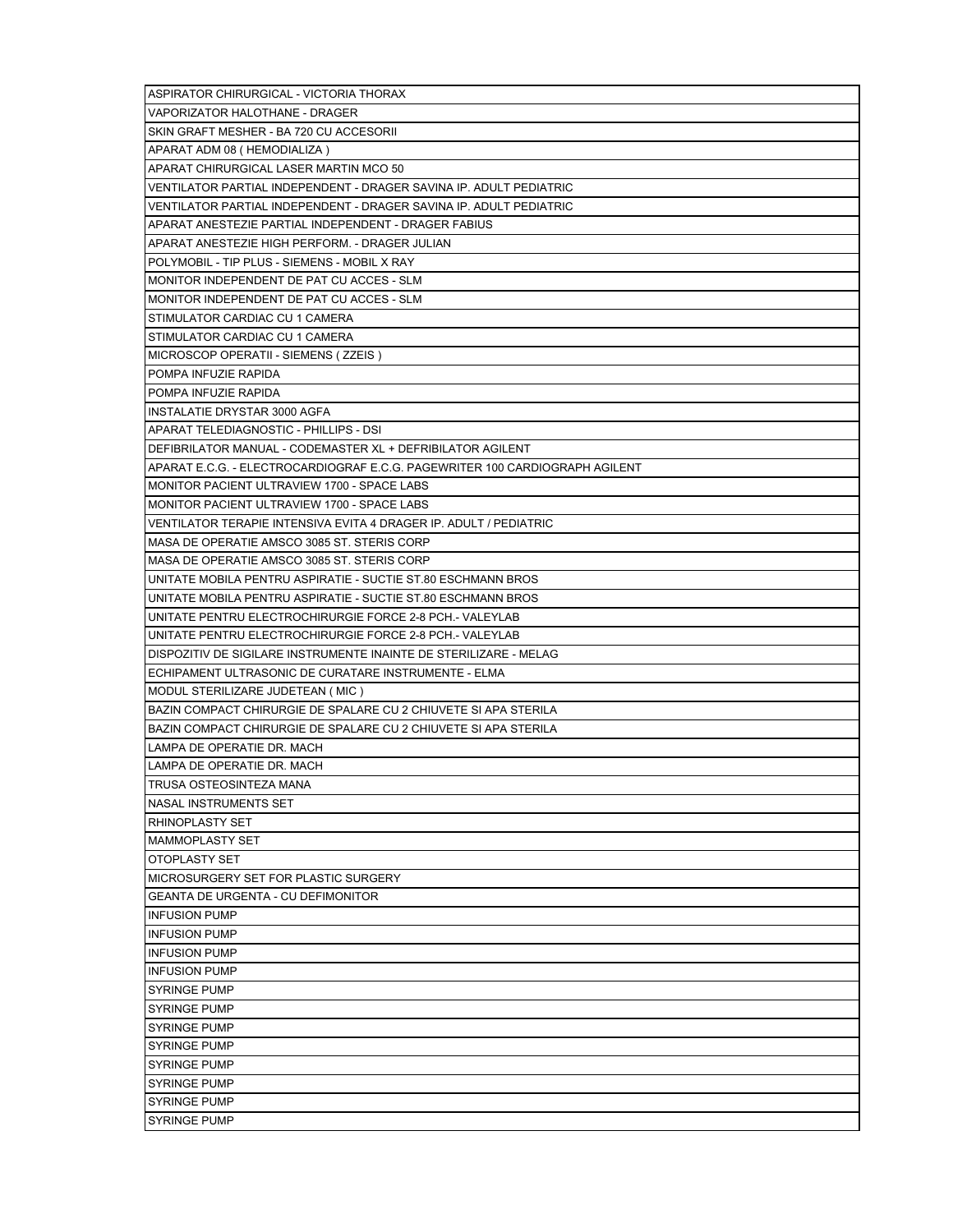| <b>SYRINGE PUMP</b>                                        |
|------------------------------------------------------------|
| <b>SYRINGE PUMP</b>                                        |
| <b>SYRINGE PUMP</b>                                        |
| <b>SYRINGE PUMP</b>                                        |
| <b>SYRINGE PUMP</b>                                        |
| <b>SYRINGE PUMP</b>                                        |
| <b>SYRINGE PUMP</b>                                        |
| <b>SYRINGE PUMP</b>                                        |
| FIBER OPTICS LARYNGOSCOPE SET                              |
| SURSA LUMINA XENON ZEISS                                   |
| ARAGAZ CU PLACA SOLIDA SI CUPTOR - TIP DGTF7               |
| CENTRALA TELEFONICA ERICSSON                               |
| <b>GRUP ELECTROGEN S 20 TLEDB</b>                          |
| CALCULATOR AMSXP 2500 MON SAMSUNG                          |
| <b>CALCULATOR</b>                                          |
| TRUSA INSTRUMENTAR CHIRURGICAL                             |
| <b>MASA OPERATIE</b>                                       |
| LAMPA OPERATIE SCIALITICA CU LED MARLED V16/MARLED V10     |
| ELECTROCAUTER CHIRURGICAL ME 402 MAXIUM                    |
| ELECTROCAUTER CHIRURGICAL CU SISTEM SIGILARE BIPOLAR       |
| <b>SALTEA ANTIDECUBIT</b>                                  |
| SALTEA ANTIDECUBIT                                         |
| SALTEA ANTIDECUBIT                                         |
| <b>SALTEA ANTIDECUBIT</b>                                  |
| PAT A.T.I. PT PACIENTI ARSI CU LEZIUNI TEGUMENTARE EXTINSE |
| PAT A.T.I. PT PACIENTI ARSI CU LEZIUNI TEGUMENTARE EXTINSE |
| PAT A.T.I. PT PACIENTI ARSI CU LEZIUNI TEGUMENTARE EXTINSE |
| PULSOXIMETRU ORIZONTAL RAD-8                               |
| PULSOXIMETRU ORIZONTAL RAD-8                               |
| PULSOXIMETRU ORIZONTAL RAD-8                               |
| LIFT MOBIL PACIENTI ARSI VIKING XL                         |
| <b>APARAT ANESTEZIE</b>                                    |
| MONITOR A.T.I.                                             |
| MONITOR A.T.I.                                             |
| MONITOR A.T.I.                                             |
| MONITOR A.T.I.                                             |
| MONITOR A.T.I.                                             |
| LAMPA FRONTALA                                             |
| <b>ELECTRODERMATOM SIMPLU</b>                              |
| SISTEM TURNIQUE - APARAT ELECTRONIC DIGITAL CU BENZI       |
| MESHGRAFT SISTEM DE EXPANDARE A GREFELOR DE PIELE          |
| MESHGRAFT SISTEM DE EXPANDARE A GREFELOR DE PIELE          |
| SISTEM DE DETECTIE SI AVERTIZARE INCENDIU                  |
| MONITOR A.T.I. POST OPERATOR                               |
| MONITOR A.T.I. POST OPERATOR                               |
| MONITOR A.T.I. POST OPERATOR                               |
| MONITOR A.T.I. POST OPERATOR                               |
| <b>ASPIRATOR SECRETII</b>                                  |
| <b>ASPIRATOR SECRETII</b>                                  |
| <b>ASPIRATOR SECRETII</b>                                  |
| SISTEM DE DISTRIBUTIE VACUUM SECTIA A.T.I.                 |
| <b>ELECTRODERMATOM SPECIALIZAT</b>                         |
| PAT A.T.I. POST OPERATOR                                   |
| PAT A.T.I. POST OPERATOR                                   |
| PAT A.T.I. POST OPERATOR                                   |
| KRYPTOR COMPACT ANALIZOR AUTOMAT DE IMUNOLOGIE             |
|                                                            |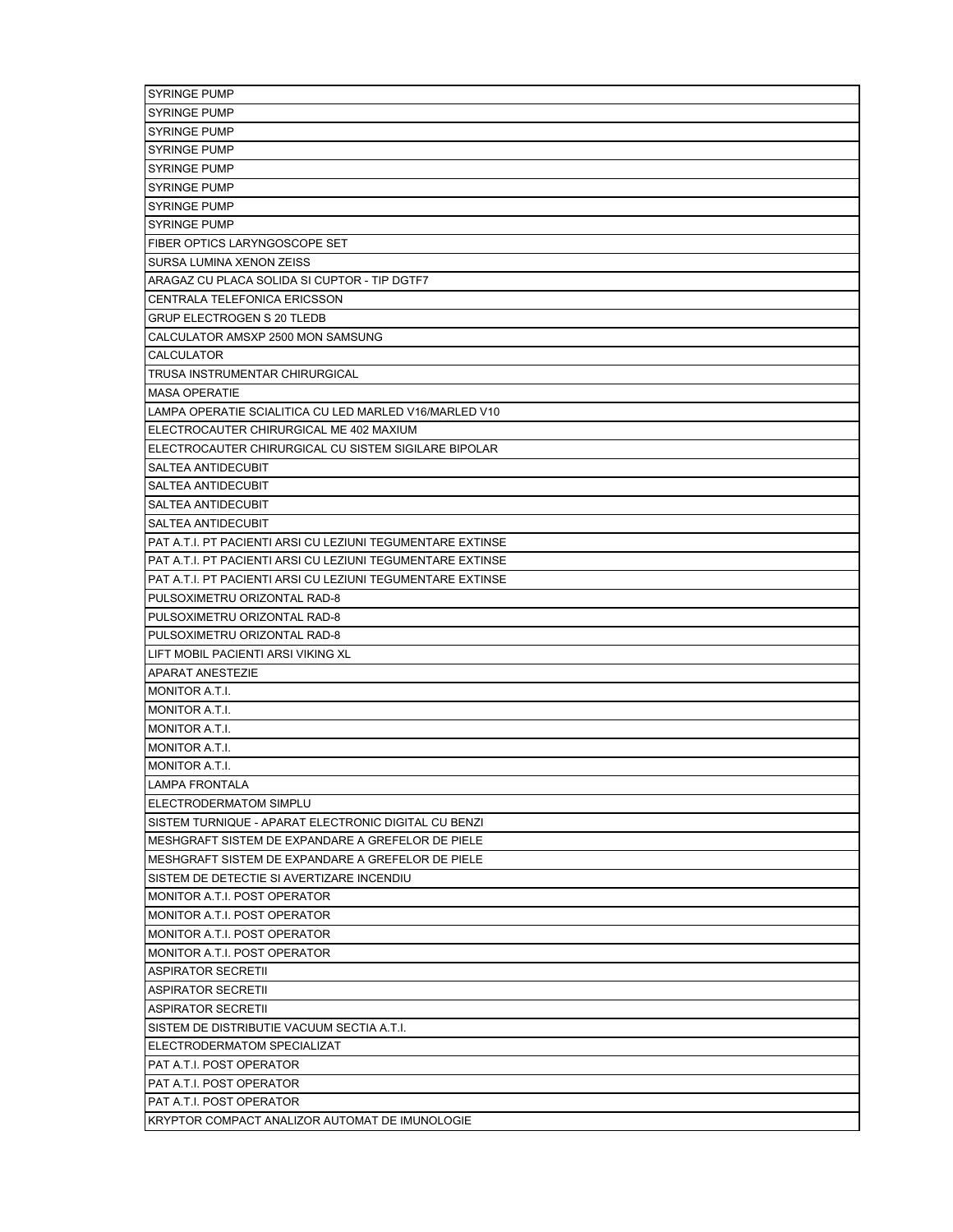| APARAT MOBIL PT RADIOGRAFII PT EFECTUAREA RADIOGRAFIILOR LA PATUL PACIENTILOR  |
|--------------------------------------------------------------------------------|
| <b>INJECTOMAT</b>                                                              |
| <b>INJECTOMAT</b>                                                              |
| <b>INJECTOMAT</b>                                                              |
| <b>INJECTOMAT</b>                                                              |
| <b>INJECTOMAT</b>                                                              |
| <b>INJECTOMAT</b>                                                              |
| <b>INJECTOMAT</b>                                                              |
| <b>INJECTOMAT</b>                                                              |
| <b>INJECTOMAT</b>                                                              |
| <b>INJECTOMAT</b>                                                              |
| <b>INJECTOMAT</b>                                                              |
| <b>INJECTOMAT</b>                                                              |
| <b>INJECTOMAT</b>                                                              |
| <b>INJECTOMAT</b>                                                              |
| <b>INJECTOMAT</b>                                                              |
| <b>INJECTOMAT</b>                                                              |
| <b>INJECTOMAT</b>                                                              |
| <b>INJECTOMAT</b>                                                              |
|                                                                                |
| <b>INJECTOMAT</b>                                                              |
| <b>INJECTOMAT</b>                                                              |
| <b>APARAT BROHOSCOP</b>                                                        |
| <b>INSTALATIE APA STERILA</b>                                                  |
| <b>INSTALATIE APA STERILA</b>                                                  |
| LASER TUBE CO2 - MCO 50/D 70MM                                                 |
| APARAt PURIFICAT AER (THERAPY AIR IOD)                                         |
| APARAt PURIFICAT AER (THERAPY AIR IOD)                                         |
| APARAt PURIFICAT AER (THERAPY AIR IOD)                                         |
| APARAt PURIFICAT AER (THERAPY AIR IOD)                                         |
| APARAt PURIFICAT AER (THERAPY AIR IOD)                                         |
| APARAt PURIFICAT AER (THERAPY AIR IOD)                                         |
| PROGRAM INFORMATIC                                                             |
| scanner laser doppler                                                          |
| SET RESUSCITARE MODEL SMART BAG MO                                             |
| SET RESUSCITARE MODEL SMART BAG MO                                             |
| LARINGOSCOP CU SET DE LAME MODEL GREENSPEC.2                                   |
| LARINGOSCOP CU SET DE LAME MODEL GREENSPEC.2                                   |
| DERMATOM TCM 3000 BL CU MICROMOTOR                                             |
| <b>CUTIT WATSON</b>                                                            |
| PAT RADIOTRANSPARENT HIDRAULIC PENTRU TRANSPORT SI EXAMINARE                   |
| SCAUN CU ROTI PENTRU TRANSPORTUL PACIENTILOR IN SPITAL                         |
| SCAUN CU ROTI PENTRU TRANSPORTUL PACIENTILOR IN SPITAL                         |
| MASINA DE SIGILAT CU SUPORT STANDARD                                           |
| MASINA DE SIGILAT CU SUPORT STANDARD                                           |
| BALANTA KERN PLJ3500-2NM                                                       |
| TRUSA INSTRUMENTAR CHIRURGICAL TEHNOPLUS                                       |
| INSTALATIE SPALAT, DEZINFECTAT, USCAT PLOSCA URINARA                           |
| INSTALATIE SPALAT, DEZINFECTAT, USCAT PLOSCA URINARA                           |
| INSTALATIE SPALAT, DEZINFECTAT, USCAT PLOSCA URINARA                           |
| TRUSA INSTRUMENTAR CHIRURGICAL RAFI                                            |
| DACIA LSDAB B.44.VIY                                                           |
| Compresor de aer comprimat necesar pentru o sursa de rezerva si 2 vase stocare |
| Generator de oxigen                                                            |
| Licenta windows                                                                |
| Aparat anestezie tip Fabius cu vaporizor                                       |
| Aparat anestezie tip Fabius cu vaporizor                                       |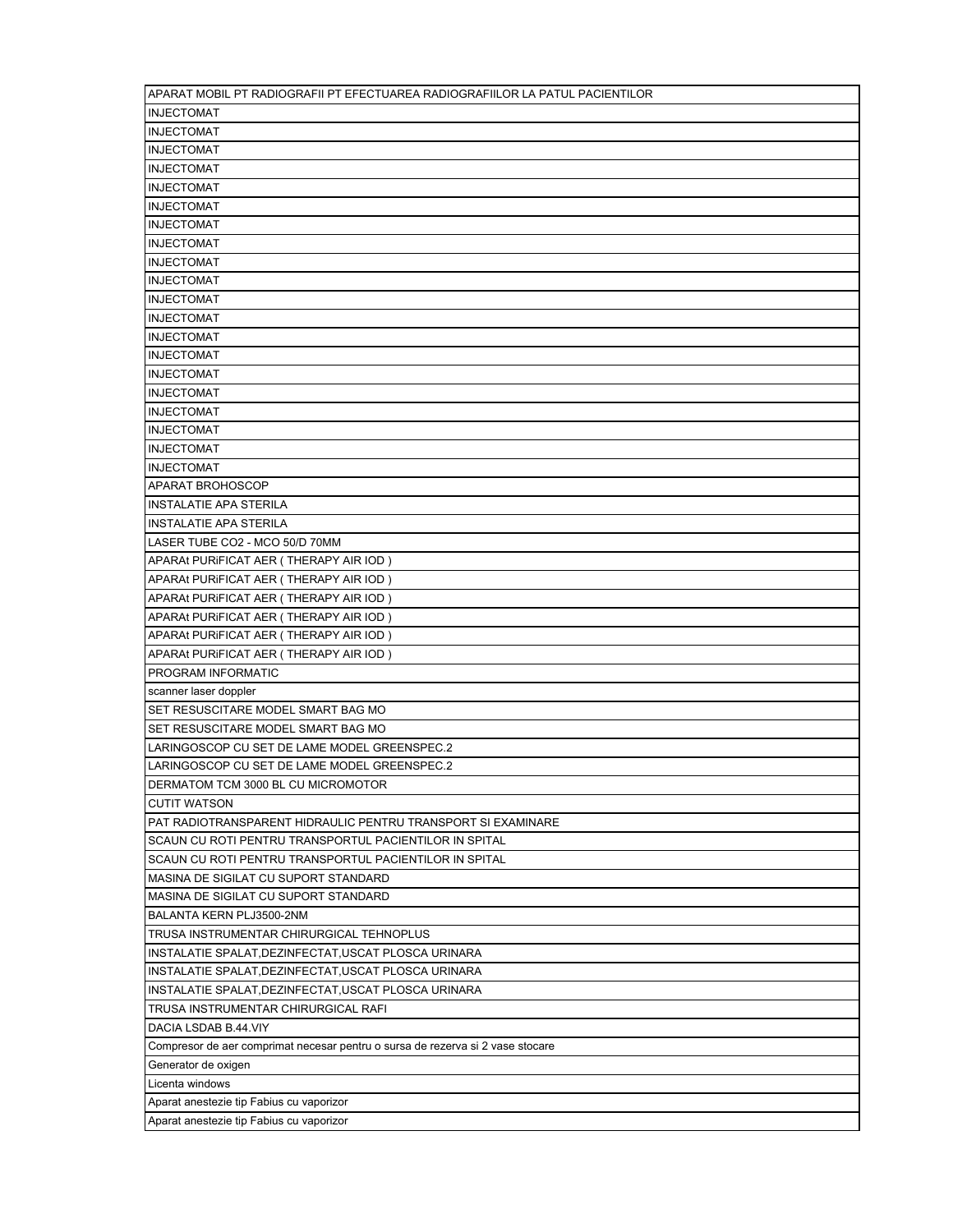| Videolaringoscop                                                      |
|-----------------------------------------------------------------------|
| Sistem expandare a grefelor de piele                                  |
| Sistem expandare a grefelor de piele                                  |
| Ochelari cu lupe casca si accesorii                                   |
| Ochelari cu lupe casca si accesorii                                   |
| Ochelari cu lupe casca si accesorii                                   |
| Electrodermatom specializat                                           |
| Electrodermatom specializat                                           |
| Electrodermatom specializat                                           |
| Sigilator pungi sterile                                               |
| Sigilator pungi sterile                                               |
| Sigilator pungi sterile                                               |
| Sigilator pungi sterile                                               |
| Monitor portabil gaze                                                 |
| Aparat terapie laser M6                                               |
| Spalator chirurgical 2 posturi                                        |
| Spalator chirurgical 2 posturi                                        |
| Sistem complet terapie vacuum                                         |
| Trusa chirurgia osului                                                |
| Motor electric uz ortopedic cu adaptor pentru gaurit si taiere        |
| Pat cu actiune electrica                                              |
| Pat cu actiune electrica                                              |
| Masa operatie STERIS                                                  |
| Masa operatie STERIS                                                  |
| Sisten Turniquet aparat electric digital cu benzi hemostatice ATS4000 |
| Aparat inregistrare ECG                                               |
| Frigider tip banca sange EMOTECA                                      |
| Congelator vertical stocare plasma model PLASMA SUPERARTIC            |
| Set Biotron 2                                                         |
| Set Biotron 2                                                         |
| Injectomat Agila                                                      |
| Injectomat Agila                                                      |
| Injectomat Agila                                                      |
| Injectomat Agila                                                      |
| Injectomat Agila                                                      |
| Injectomat Agila                                                      |
| Injectomat Agila                                                      |
| Injectomat Agila                                                      |
| Injectomat Agila                                                      |
| Injectomat Agila                                                      |
| Injectomat Agila                                                      |
| Injectomat Agila                                                      |
| Injectomat Agila                                                      |
| Injectomat Agila                                                      |
| Injectomat Agila                                                      |
| Injectomat Agila                                                      |
| Injectomat Agila                                                      |
| Injectomat Agila                                                      |
| Injectomat Agila                                                      |
| Injectomat Agila                                                      |
| Aparat Radioscopie cu brat C ptr sala de operatii tip Radius R-DF6    |
| Aparat Radiologie fix cu suistem de developare tip Caly PSO F         |
| Pat cu actiune electrica                                              |
| Pat cu actiune electrica                                              |
| Pat cu actiune electrica                                              |
| Pat cu actiune electrica                                              |
|                                                                       |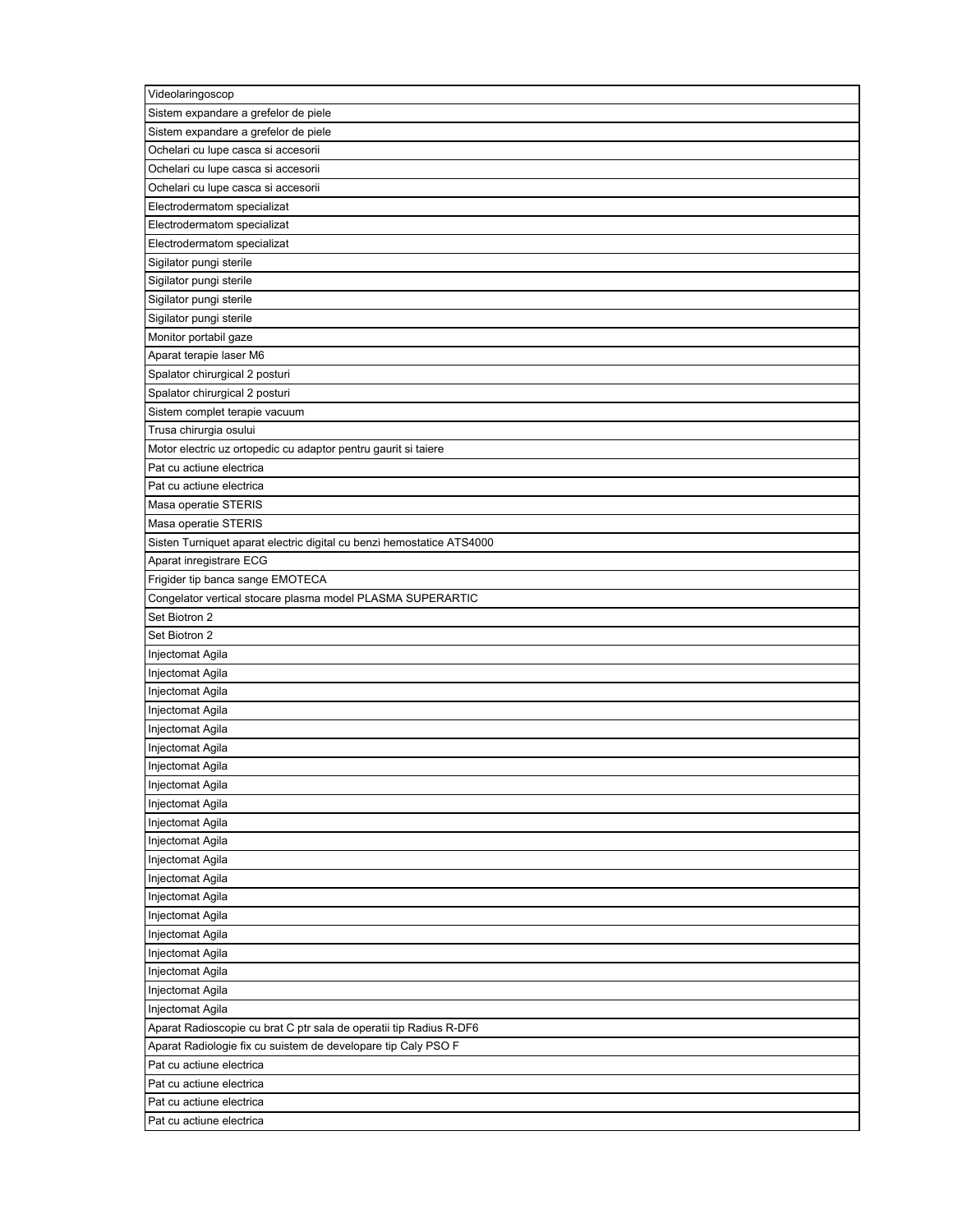| Pat cu actiune electrica                                          |
|-------------------------------------------------------------------|
| Pat cu actiune electrica                                          |
| Pat cu actiune electrica                                          |
| Pat cu actiune electrica                                          |
| Pat cu actiune electrica                                          |
| Pat cu actiune electrica                                          |
| Pat cu actiune electrica                                          |
| Pat cu actiune electrica                                          |
| Pat cu actiune electrica                                          |
| Pat cu actiune electrica                                          |
| Pat cu actiune electrica                                          |
| Pat cu actiune electrica                                          |
| Pat cu actiune electrica                                          |
| Pat cu actiune electrica                                          |
| Pat Electric cu functie complexa                                  |
| Pat Electric cu functie complexa                                  |
| Pat Electric cu functie complexa                                  |
| Pat Electric cu functie complexa                                  |
| Pat Electric cu functie complexa                                  |
| Pat Electric cu functie complexa                                  |
| Pat Electric cu functie complexa                                  |
| Pat Electric cu functie complexa                                  |
| Pat Electric cu functie complexa                                  |
| Pat Electric cu functie complexa                                  |
| Pat Electric cu functie complexa                                  |
| Pat Electric cu functie complexa                                  |
| Pat Electric cu functie complexa                                  |
| Pat Electric cu functie complexa                                  |
| Pat Electric cu functie complexa                                  |
| Pat Electric cu functie complexa                                  |
| Pat Electric cu functie complexa                                  |
| Pat Electric cu functie complexa                                  |
| Pat Electric cu functie complexa                                  |
| Pat Electric cu functie complexa                                  |
| Pat Electric cu functie complexa                                  |
| Pat Electric cu functie complexa                                  |
| Pat Electric cu functie complexa                                  |
| Pat Electric cu functie complexa                                  |
| Pat Electric cu functie complexa                                  |
| Pat Electric cu functie complexa                                  |
| Pat Electric cu functie complexa                                  |
| Pat Electric cu functie complexa                                  |
| Pat Electric cu functie complexa                                  |
| Pat Electric cu functie complexa                                  |
| Lampa Scialitica                                                  |
| Lampa Scialitica                                                  |
| Sistem de sterilizare microaeroflora pe baza de peroxid de oxigen |
| Sistem de sterilizare microaeroflora pe baza de peroxid de oxigen |
| Sistem de sterilizare microaeroflora pe baza de peroxid de oxigen |
| Sistem Tourniquet, aparat electric digital cu benzi hemostatice   |
| Electrodermatom Electric                                          |
| Electrodermatom Electric                                          |
| Electrodermatom Electric                                          |
| Cutit calibrat mic excizie arsura                                 |
| Cutit calibrat mic excizie arsura                                 |
| Aparat hemodializa si hemofiltrare                                |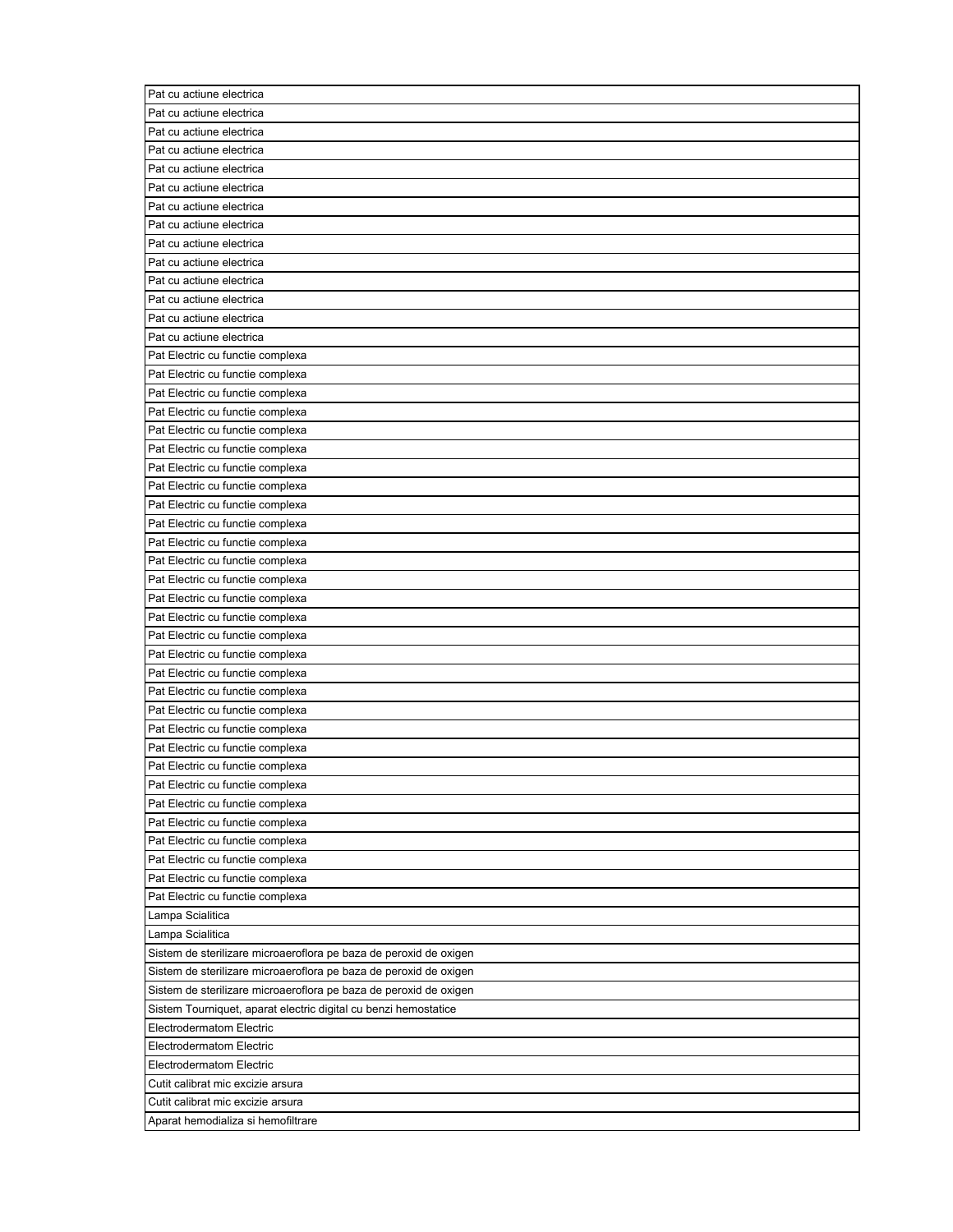| Dispozitiv recuperare patologie umar                                                     |
|------------------------------------------------------------------------------------------|
| Aparat excizie si debridare arsura cu presiune                                           |
| Sistem automat de monitorizare a hemoculturii                                            |
| Sistem compresie pneumatica externa intermitenta ptr profilaxie                          |
| Pompa nutritie enterala                                                                  |
| Pompa nutritie enterala                                                                  |
| Pompa nutritie enterala                                                                  |
| Pompa nutritie enterala                                                                  |
| Pompa nutritie enterala                                                                  |
| Ecograf tesuturi moi                                                                     |
| Defibrilator                                                                             |
| Electrocauter Optima 4 (BI-Monoolar)                                                     |
| Electrocauter Optima 4 (BI-Monoolar)                                                     |
| Electrocauter Optima 4 (BI-Monoolar)                                                     |
| Electrocauter Optima 4 (BI-Monoolar)                                                     |
| Monitor functii vitale                                                                   |
| Monitor functii vitale                                                                   |
| Monitor functii vitale                                                                   |
| Monitor functii vitale                                                                   |
| Aparat inregistrare ECG                                                                  |
| Ventilator pacient critic Savina 300                                                     |
| Ventilator pacient critic Savina 300                                                     |
| Ventilator pacient critic Savina 300                                                     |
| Ventilator pacient critic Drager                                                         |
| Ventilator pacient critic Drager                                                         |
| Masa de lucru cu suprafete lavabile pt. activitatea UTS                                  |
| Genti de Transport al sangelui si al produselor din sange, Blue Line BAG 10I, Trombocite |
| Genti de Transport al sangelui si al produselor din sange, Blue Line BAG 16I, Trombocite |
| Genti de Transport al sangelui si al produselor din sange, Blue Line BAG 16I, Trombocite |
| Termostat                                                                                |
| Scaun Sala de Operatie Chirurgi                                                          |
| Scaun Sala de Operatie Chirurgi                                                          |
| Scaun Sala de Operatie Chirurgi                                                          |
| Scaun Sala de Operatie Chirurgi                                                          |
| Scaun Sala de Operatie Chirurgi                                                          |
| Scaun Sala de Operatie Chirurgi                                                          |
|                                                                                          |
| Scaun Sala de Operatie Chirurgi                                                          |
| Scaun Sala de Operatie Chirurgi                                                          |
| Scaun Sala de Operatie Chirurgi                                                          |
| Scaun Sala de Operatie Chirurgi<br>Linie Micro Metoda cu Reactivi                        |
|                                                                                          |
| Paravan Mobil pt. Radioprotectie                                                         |
| Lampa pentru ingrijirea pacientului                                                      |
| Lampa pentru ingrijirea pacientului                                                      |
| Lampa pentru ingrijirea pacientului                                                      |
| Ecograf portabil pt. screening                                                           |
| Sistem de andocare pt. injectomate                                                       |
| Sistem de andocare pt. injectomate                                                       |
| Sistem de andocare pt. injectomate                                                       |
| Sistem de andocare pt. injectomate                                                       |
| Sistem de andocare pt. injectomate                                                       |
| Aparat inregistrare ECG                                                                  |
| Aparat inregistrare ECG                                                                  |
| Lampa UV Mobila                                                                          |
| Lampa UV Mobila                                                                          |
| Lampa UV Mobila                                                                          |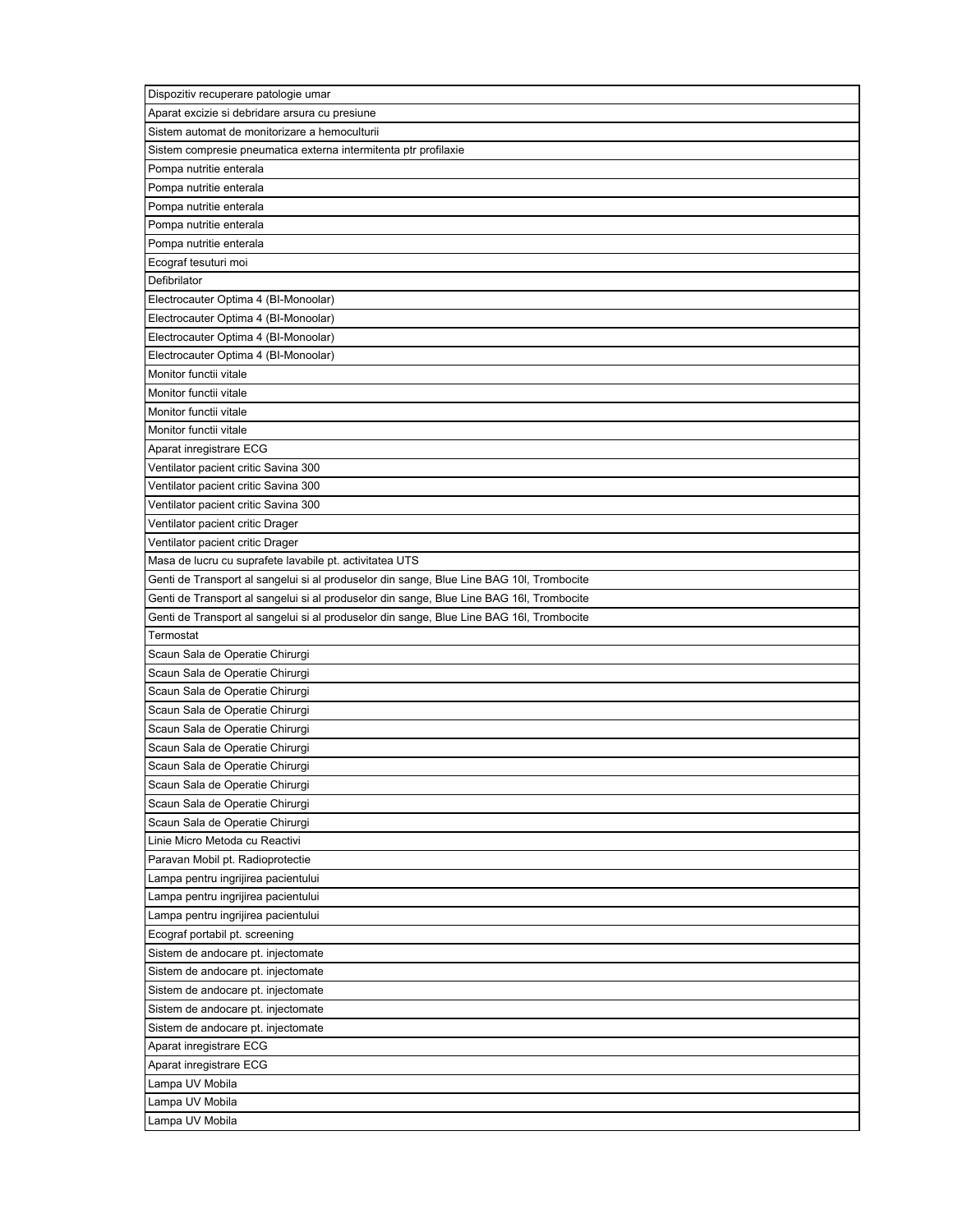| Lampa UV Mobila                                                                                      |
|------------------------------------------------------------------------------------------------------|
| Lampa UV Mobila                                                                                      |
| Lampa UV Mobila                                                                                      |
| Lampa UV Mobila                                                                                      |
| Lampa UV Mobila                                                                                      |
| Lampa UV Mobila                                                                                      |
| Lampa UV Mobila                                                                                      |
| Lampa UV Mobila                                                                                      |
| Lampa UV Mobila                                                                                      |
| Lampa UV Mobila                                                                                      |
| Paturi de terapie intensiva pentru pacienti arsi                                                     |
| Paturi de terapie intensiva pentru pacienti arsi                                                     |
| Paturi de terapie intensiva pentru pacienti arsi                                                     |
| Paturi de terapie intensiva pentru pacienti arsi                                                     |
| Paturi de terapie intensiva pentru pacienti arsi                                                     |
| Scaun Transport Pacienti                                                                             |
| Scaun Transport Pacienti                                                                             |
| Scaun Transport Pacienti                                                                             |
| Scaun Transport Pacienti                                                                             |
| Scaun Transport Pacienti                                                                             |
| Aparat de curatat si dezinfectat cu aburi pentru suprafete si echipamente medicale                   |
| Aparat de curatat si dezinfectat cu aburi pentru suprafete si echipamente medicale                   |
| Dulap medical pentru Resuscitare                                                                     |
| Dulap medical pentru Aparatura Medicala                                                              |
| Dulapuri Medicale mobile                                                                             |
| Dulapuri Medicale mobile                                                                             |
| Dulapuri Medicale mobile                                                                             |
| Mese de lucru cu sertare mobile pentru saloane                                                       |
| Mese de lucru cu sertare mobile pentru saloane                                                       |
| Mese de lucru cu sertare mobile pentru saloane                                                       |
| Mese de lucru cu sertare mobile pentru saloane                                                       |
| Mese de lucru cu sertare mobile pentru saloane                                                       |
| Mese de lucru cu sertare mobile pentru saloane                                                       |
| Carucior medicatie                                                                                   |
| Carucior medicatie                                                                                   |
| Dulap Medical mobil pentru cateterism venos si arterial                                              |
| Dulap depozitare cu polite materiale sanitare                                                        |
| Dulap depozitare cu polite materiale sanitare                                                        |
| Dulap depozitare cu polite materiale sanitare                                                        |
| Dulap depozitare cu polite materiale sanitare                                                        |
| Dulap Depozitare materiale sanitare                                                                  |
| Dulap Depozitare materiale sanitare                                                                  |
| Dulap Depozitare materiale sanitare                                                                  |
|                                                                                                      |
| Dulap Depozitare materiale sanitare                                                                  |
| Dulapuri Materiale sanitare medicamente in salon                                                     |
| Dulapuri Materiale sanitare medicamente in salon                                                     |
| Dulapuri Materiale sanitare medicamente in salon<br>Dulapuri Materiale sanitare medicamente in salon |
| Dulapuri Materiale sanitare medicamente in salon                                                     |
| Dulapuri Materiale sanitare medicamente in salon                                                     |
| Dulapuri Materiale sanitare medicamente in salon                                                     |
| Dulapuri Materiale sanitare medicamente in salon                                                     |
| Masina developat Kodak Medical                                                                       |
| Monitoare functii vitale pt. pacientul critic                                                        |
| Monitoare functii vitale pt. pacientul critic                                                        |
| Monitoare functii vitale pt. pacientul critic                                                        |
|                                                                                                      |